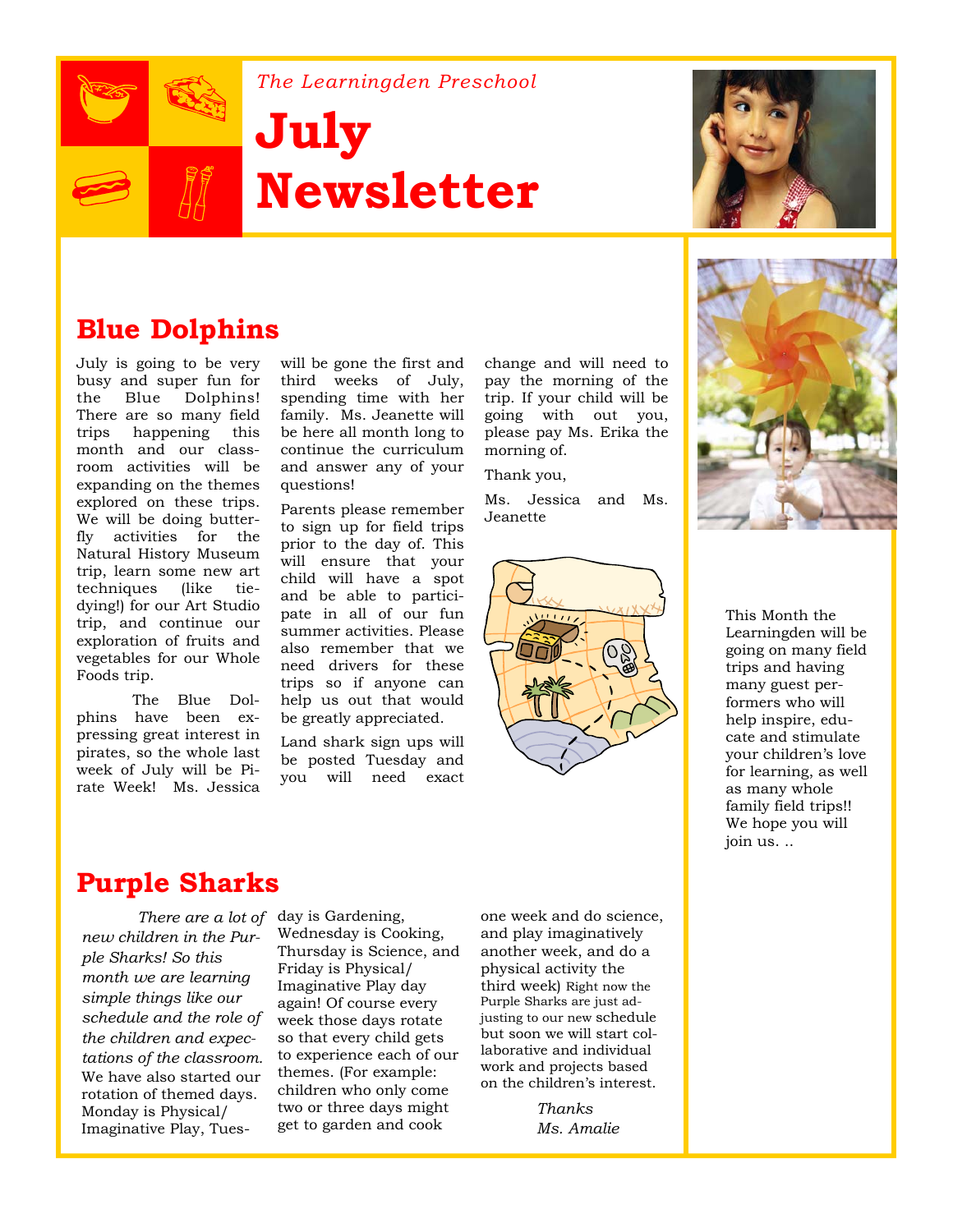#### **Rainbow Fish**

This month the children will learn about the classroom, go on field trips, do summer art activities, sing songs and play with us!! We have such a great time in the Rainbow Fish room and as the year gets into full swing we will be adding pictures and documentation of our new friends, learning more about our interests and we will begin exploring the right way to use our class materials and become a family by decorating our new classroom. We have already begun and the children are really directing the look and feel of the classroom. We are looking to

add a small couch in the classroom Love, if you have one to donate. We are also looking for sheers and other tapestries if you have any extra laying around. We were really busy making fathers day gifts this last month and potty training is in full swing. Next month we will be adding to our art collection, and framing some of our work for the walls. We will also be sending some great projects home this month and getting ready for our fiesta party next month which is always a great deal of fun.

Ms. June and Ms. Karlie



## **Green Turtles**

We had a great time last month going to the sea center, riding the bus and visiting the butterflies at the museum. Next month will be even better! We are planning on participating in many events this month. We are going to have a visit from Smokey the bear on Thursday along with the Forest Service Firefighters. They will arrive at 10:00a and parents are more then welcome to join us. We are also really looking for-



ward to going on the Land shark which will coincide with our unit on the ocean that the toddler group just can not get enough of! We are

really excited to go in the water and see the sea life first hand. We are really growing and learning as a group and we will be getting a small potty for the classroom this month to assist the children who are ready to potty train early. Please let us know if you have any questions or ideas for the class!! Looking forward to a great July and enjoying time with our new playground materials.

Love, Ms. Jennifer, and Ms. Brandi

# **Annual Fiesta Party and Childrens parade**

On Friday August 5th we will be having our annual fiesta party at the Learningden Preschool. We will make our own burritos and quesadillas, fruit salad, regular salad as well as healthy dessert treats for all of us to enjoy. We will also decorate flowers to place on our tables. We will have music, activities and dancing for the children. It is a really fun party and parents are

invited to join in. Please let Erika know if you are planning to come so we have enough seating and food.

**On Sat August 6th we will be participating in the Children's Fiesta Parade as a group.** The children will display their sculpture which



*Our annual fiesta party is coming !! Parents Welcome* 

they have been working on the last couple of months. We hope that you will decorate a wagon or bike and come join us. We need to met downtown at 9:30a .Please let Erika know if you will be joining us so we can give a count to the city.

More details to come!!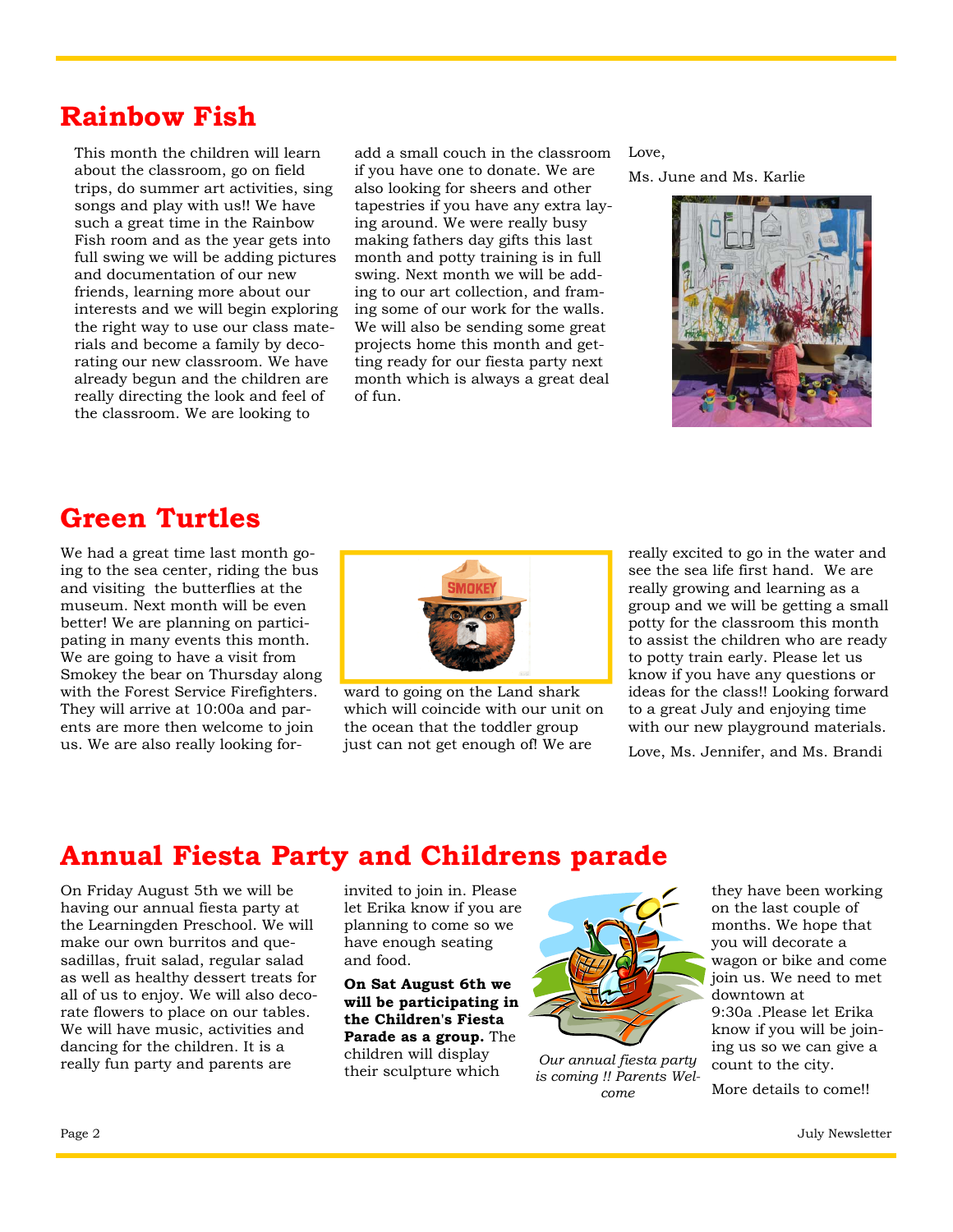#### **Event Calandar and Wish List**

*Clay and Firing at The Purple Crayon* 

**July 7th** 9:30-11:30a

Purple Crayon Art Studio field trip

**July 14th** Forest Service fire truck visit-Smokey the bear, fire truck and firemen will be coming to the Learningden at 10:00a

**July 20th** –Orella Ranch field trip cancelled.

**July 21-22nd** Land Shark \$10.00 / person

# **Land Shark**

It is that time of the Year again, we are so excited to be taking the Land Shark for the 5th year in a row. The Land shark has become a Learningden summer tradition and we are so excited for the new families who will be able to join us for the first time. The land Shark is divided into 2 days due to popularity. It is advised that you sign up as soon as possible for this trip. Parents, siblings, grandparents and close friends are

Wish List

- 5 ft or taller trees for the playground to add more shade and outdoor classroom appeal.
- Donations to buy new art supplies and art containers for our canopy.
- Musical Instruments

 Fabric from nature explore.org for hammocks in the climbing dome. Cost 21.99 each

- Natural balance beam crooked natureexplore.org Cost 309.99
- Barkless tree blocks –Set of 36 cost 44.99 natureexplore.org
- Giant tree blocks Natureexplore.org Cost 44.99
- Mini Bricks –Natureexplore.org Cost 74.99
- Pumpkin and Sunflower seeds or plants

All of the above items are to enhance our new outdoor classroom!!

all invited to attend but we will give priority to parents and children of the Learningden first.

**The cost for this trip is \$10.00 per person.** 

**We will leave the Learningden at 9:30 am aboard the land shark. You must be at the Learningden at 9:00am in the morning of to be ready to board as soon as it gets to the school.** We will go down to

the beach and go out to sea where we will look at seals, dolphins and the beautiful Santa Barbara coastline. We are not at sea for very long for families who get motion sickness. It is just tons of fun!!

Please contact Erika or your Child's teacher for more information. You will need to pay cash upon boarding the morning of the event so exact change is appreciated.

Looking forward to seeing you then!!

# **Our New Outdoor Environment**

We hope that you all enjoyed our new materials on the playground. We are really forging ahead to make the outdoor classroom an enriching, beautiful, fun and imaginative place where children can freely move, play, create and challenge themselves with a wide variety of materials. This is a work in progress and this is where you come in. We are looking for new things to add to our

playground and our wish list items would really make a difference. We will be accepting donations of money and supplies to add these things to our outdoor area and we will continue to make changes in the coming months. The PTA is also in the planning stages of



a dinner fundraiser at a restaurant, a cookie dough fundraiser and the idea of having a parent workday. We hope that all the children will benefit from our changes and that it will make The Learningden an even more special place for all of our children.